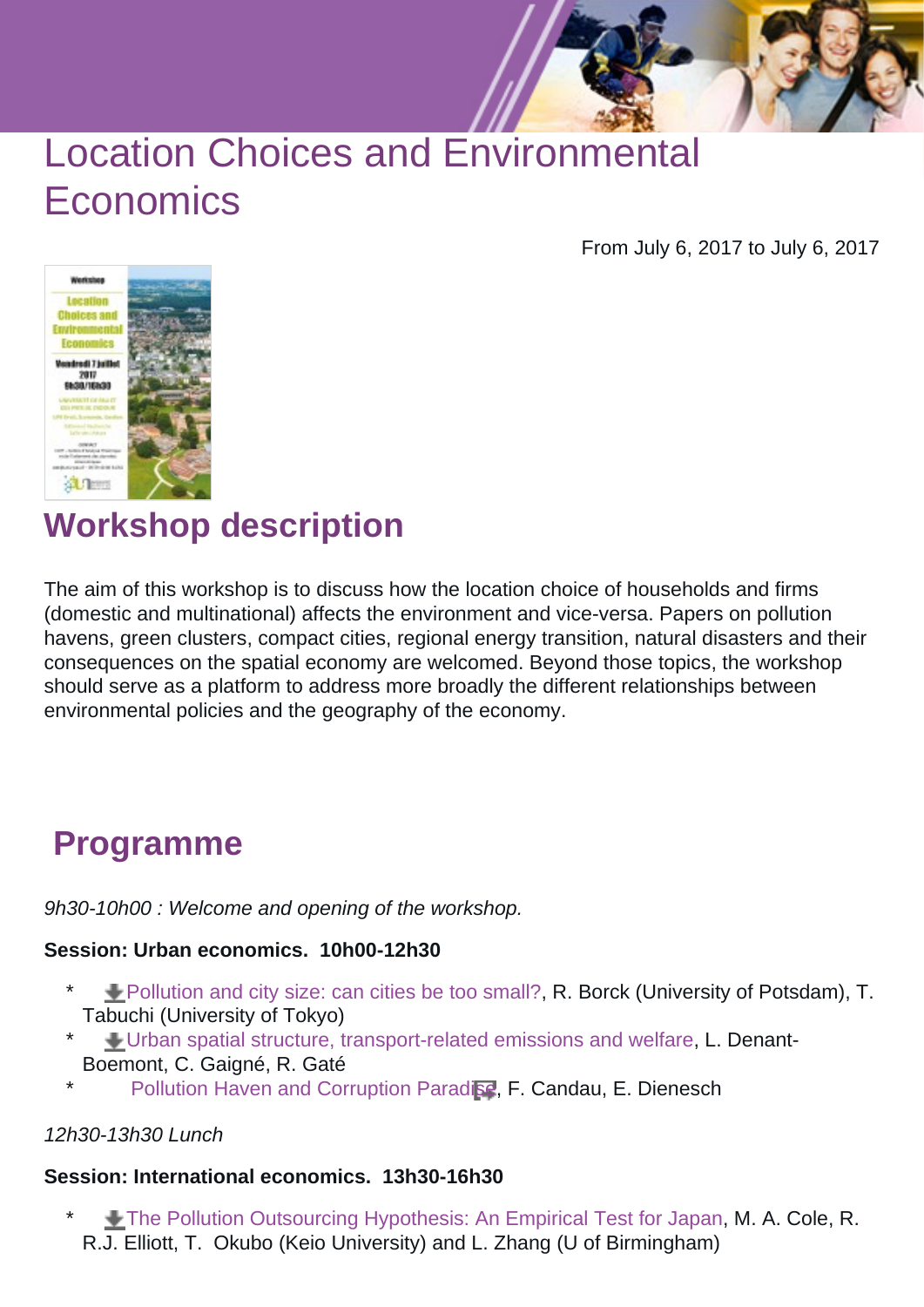\* [Trade openness and pollution in China: processing versus ordinary trade,](https://cms-ametys.univ-pau.fr/cms/_web/catt/_attachments/juillet-2017-location-choices-and-environmental-economics-actualite/Trade%2520openness%2520and%2520pollution%2520in%2520China%2520processing%2520versus%2520ordinary%2520trade.pdf?download=true) J. de Sousa, L. Hering and S. Poncet

#### Coffee Break 14h50-15h

- [Are environmentally responsible firms less vulnerable when investing abroad? The](http://www.sciencedirect.com/science/article/pii/S0147596716301007) [role of reputation,](http://www.sciencedirect.com/science/article/pii/S0147596716301007) R. Bazillier, S. Hatte and J. Vauday
- \* [Unequal vulnerability to climate change and the transmission of adverse effects](https://cms-ametys.univ-pau.fr/cms/_web/catt/_attachments/juillet-2017-location-choices-and-environmental-economics-actualite/Unequal%2520vulnerability%2520to%2520climate%2520change%2520and%2520the%2520transmission%2520of%2520adverse%2520effects%2520through%2520international%2520trade.pdf?download=true) [through international trade,](https://cms-ametys.univ-pau.fr/cms/_web/catt/_attachments/juillet-2017-location-choices-and-environmental-economics-actualite/Unequal%2520vulnerability%2520to%2520climate%2520change%2520and%2520the%2520transmission%2520of%2520adverse%2520effects%2520through%2520international%2520trade.pdf?download=true)
	- K. Constant, M. Davin, A. Le Riche

### **Organizing Committee**

Maxime Bouter, Fabien Candau, Geoffroy Guepie, Carole Haritchabalet, Florence Lachet-Touya, Charles Regnacq, Julie Schlick.

### **Scientific Committee**

Rémi Bazillier (U. Paris 1, CES)

José de Sousa (U. Paris-Saclay, RITM)

Fabien Candau (UPPA, CATT)

Elisa Dienesch (Sc Po Aix, CHERPA)

Carl Gaigné (INRA, SMART-LERECO)

Walid Oueslati (OECD, Environment dir)

Lionel Ragot (U. Paris Nanterre, EconomiX)

Stéphane Riou (U. J Monnet, GATE Lyon Saint-Etienne)

## **Submissions**

For submissions, please send a version of your article to Mrs Loumagne at catt@univ-pau.fr. The deadline for submissions is May 19, 2017. Authors of papers that are accepted for presentation at the workshop will be notified by the end of May 2017. All submitted papers